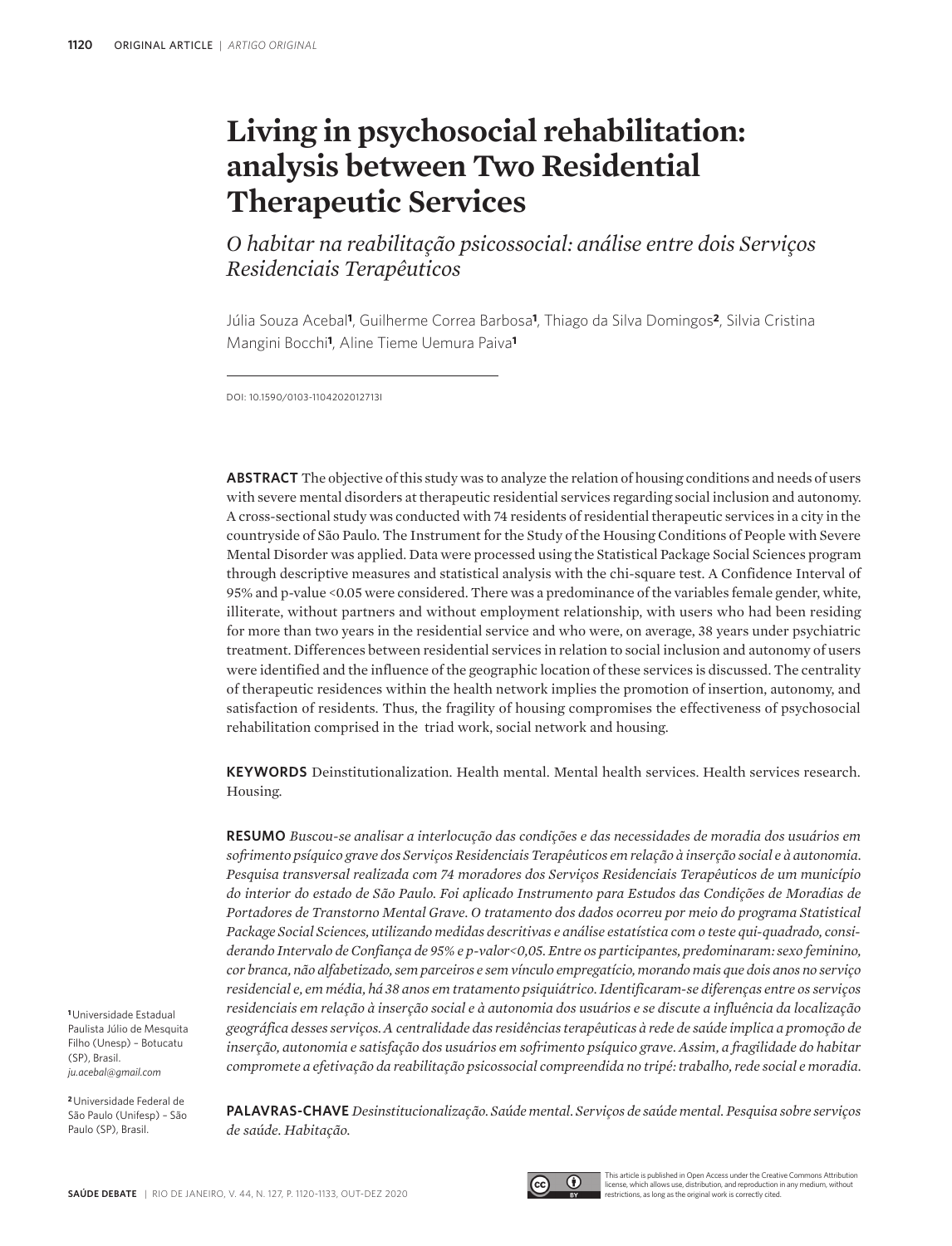#### **Introduction**

The Brazilian Psychiatric Reform has brought about a transformation in the mental health care model. The repercussions of this process are numerous and are distributed in a continuum whose pattern is characteristic of socio-historical and cultural movements with advances and setbacks**1**. The approach proposed in this research refers to Residential Therapeutic Services (SRT) that are care devices that are part of the Psychosocial Care Network (Raps) and that represent a central implication in the process of psychosocial rehabilitation of people with severe and persistent mental disorders**2**.

Thus, the SRTs were made official in the Unified Health System (SUS) through Ordinance No. 106, 2000, published by the Ministry of Health. This document proposes that the SRTs be inserted, preferably, in the urban space and receive up to eight patients that had been in-hospital for long periods and who come from asylum institutions, counting on clinical and psychosocial support**3**. Subsequently, psychosocial rehabilitation assistance was instituted with the Programa De Volta pra Casa (Back to Home Program) (PVC) under Law No. 10,708, 2003, regulated by Ordinance No. 2,077, 2003, aimed at patients living in SRT and people affected by severe mental disorders who had been living in institutions for a minimum period of two years without interruption**4**.

Considering the health needs of people with severe and persistent mental disorders in the context of deinstitutionalization, two types of SRTs are proposed. Type I is intended for people with long-term hospitalization without family and social ties. It should receive from four to eight residents, who are linked to a reference mental health service/team to get the technical and specialized support necessary for the residential service. Residents are followed up according to their respective unique therapeutic projects, so as to create a space to build autonomy and have a daily routine and

social reintegration. Such support focuses on the process of psychosocial rehabilitation and insertion of residents in the existing social network (work, leisure, education, among others). The resident can have a caregiver, whose inclusion must be evaluated by the technical team responsible for the SRT monitoring, linked to the reference health equipment. It will depend on the care need of each group of residents, taking into account the number and level of autonomy of the residents**5**.

Type II consists of a modality aimed at those people with a greater degree of dependence, requiring intensive and specific care that demands directive actions with daily technical support and permanent staff, such as caregivers and nurses. It accommodates between four and ten residents. The referral of these patients should be planned according to the unique therapeutic project, elaborated during discharge from hospital, focusing on the re-appropriation of the residential space as a home, on developing skills for daily life, self-care, food, clothing, hygiene, ways of communication and increased conditions to establish emotional bonds, with the insertion of these patients in the existing social network. The home environment must consider changes and adaptations in the physical space that best meet the needs of residents**5**.

Housing acts as a social factor and, specifically for mental health, it becomes fundamental to insert, integrate, and maintain the user with a severe mental disorder in the social environment, which, together with work and the social network, constitutes the triad of psychosocial rehabilitation**6,7**.

In the SRT spaces, care should be provided in an assisted daily life, as the institutionalization at asylums caused the fragmentation of values, autonomy and family ties. The importance of a new perspective of life is emphasized, based on the rescue of the subject as a protagonist of his/ her own history. In summary, the dimension of assistance is centered on the intermediation between care and autonomy, in the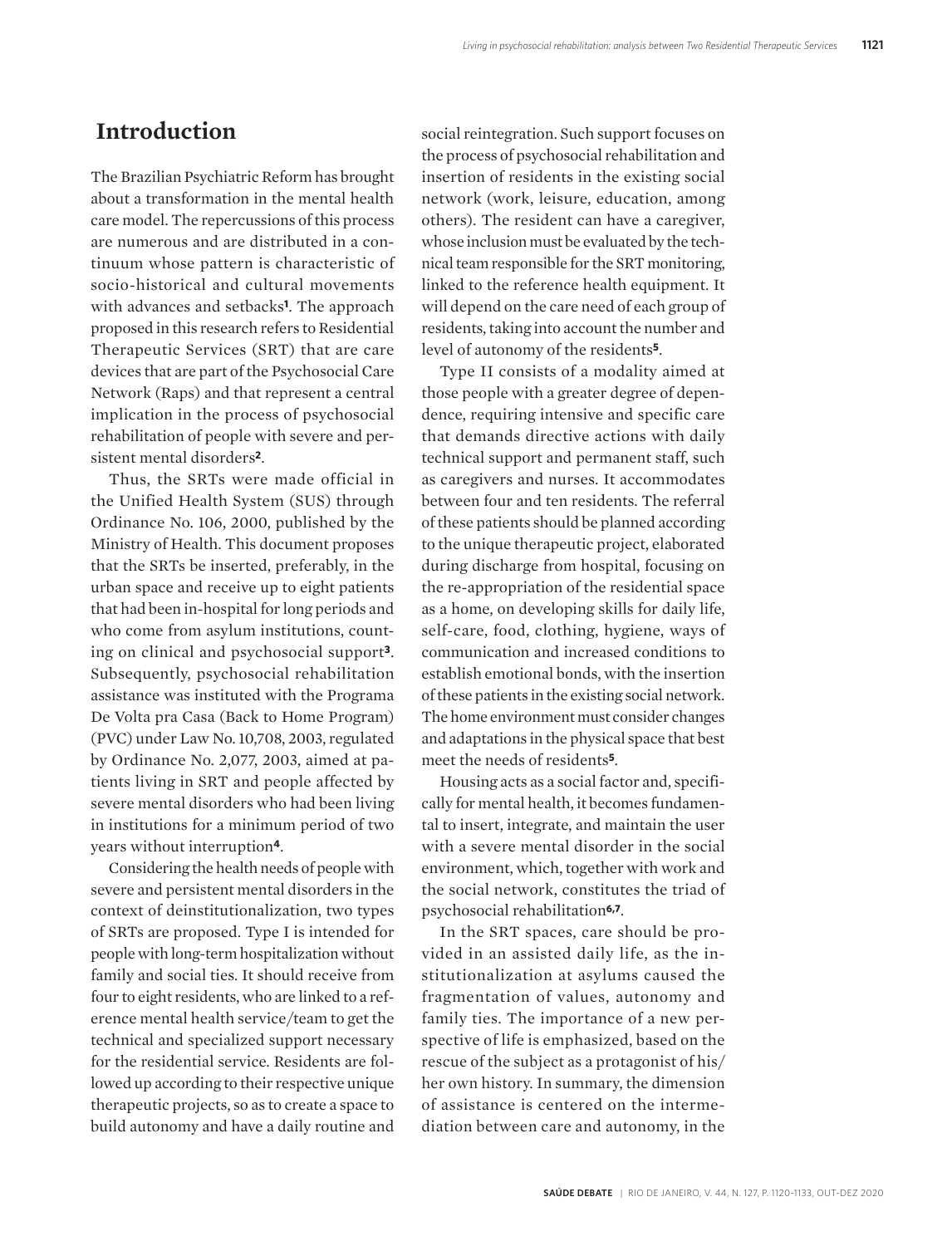sense of being able to recognize the subject's fragility in being part of and in performing daily activities intrinsic to living at a place**8**.

Although some advances from the implantation of SRTs and other services guided by the territorial and community reasoning for the process of reorganization of mental health care in Brazil are undeniable, some weaknesses are identified in the work process of these services and constitute challenges for the work and care in the SRT spaces. Among these, the following stand out: the distancing of the reference teams in mental health and care centered on the biomedical practices, which leads to the lack of unique therapeutic projects for the residents; the extremely diversified scope of the activities of caregivers, privileging concrete and everyday actions to the detriment of actions aimed at psychosocial rehabilitation and autonomy development; and the practice of surveillance and control, making it difficult to build a space for the sake of privacy**9**.

In addition to the issues mentioned, the municipality investigated in this research is in expanding the units of SRT and has two Psychosocial Care Centers (Caps) intended to take care of the people affected by serious and persistent mental disorders whose demand extrapolate the possible care provided by the services. It is worth mentioning that these services are managed by the municipality and the state, which leads to a peculiar organization and confers a particularity that differentiates them and that has consequences in the daily care.

From the above, the following research question is posed: 'How are the conditions and housing needs identified by users with severe mental distress at the SRT related to social inclusion and autonomy?'. Considering this question, the objective was to analyze the relationship between the conditions and housing needs of users in severe psychological distress in the SRT regarding social inclusion and autonomy.

## **Material and methods**

This is a cross-sectional descriptive and analytical research aimed at verifying the exposure (conditions and needs when residing in SRTs) in two groups of similar participants and their respective outcomes (social insertion and autonomy) in a single moment**10**.

Data collection was performed in a city in the countryside of the state of São Paulo/ Brazil. Raps has 20 Basic Health Units, a Mobile Emergency Care Unit, two General Hospitals, one of which has a psychiatric inpatient unit with six beds, and a Reference Service on Alcohol and Other Drugs for inpatient care. The Comprehensive Health Care Center offers a psychiatric inpatient unit with beds for people with acute mental disorders, Type II Caps, an Alcohol and Drug Caps, a Therapeutic Workshop, and an STR. In addition, the municipal management also has an STR and Type I Caps. As a psychosocial rehabilitation strategy, 'Arte Convívio' is mentioned, which is based on solidary economy equipment that works as a cooperative.

All six SRTs in the municipality and their respective residents were included. Under state management, there were three therapeutic residences, two of which were type I and one type II, with 33 residents inserted in an assistance complex far from the urban area, approximately seven kilometers from a mall. Thus, without any kind of stores and services that could be attended by residents, their social life was restricted to the staff, family members, and other residents. Specialized technical support was provided by Caps II, which was part of the aforementioned care complex, and by a Family Health Unit, administered by the municipal administration.

Three other houses, classified as type I, were under the responsibility of the municipal administration and had 41 residents. These houses were distributed among neighborhoods in the urban area, close to shops and public places, allowing the residents to go out and have a greater social integration into the daily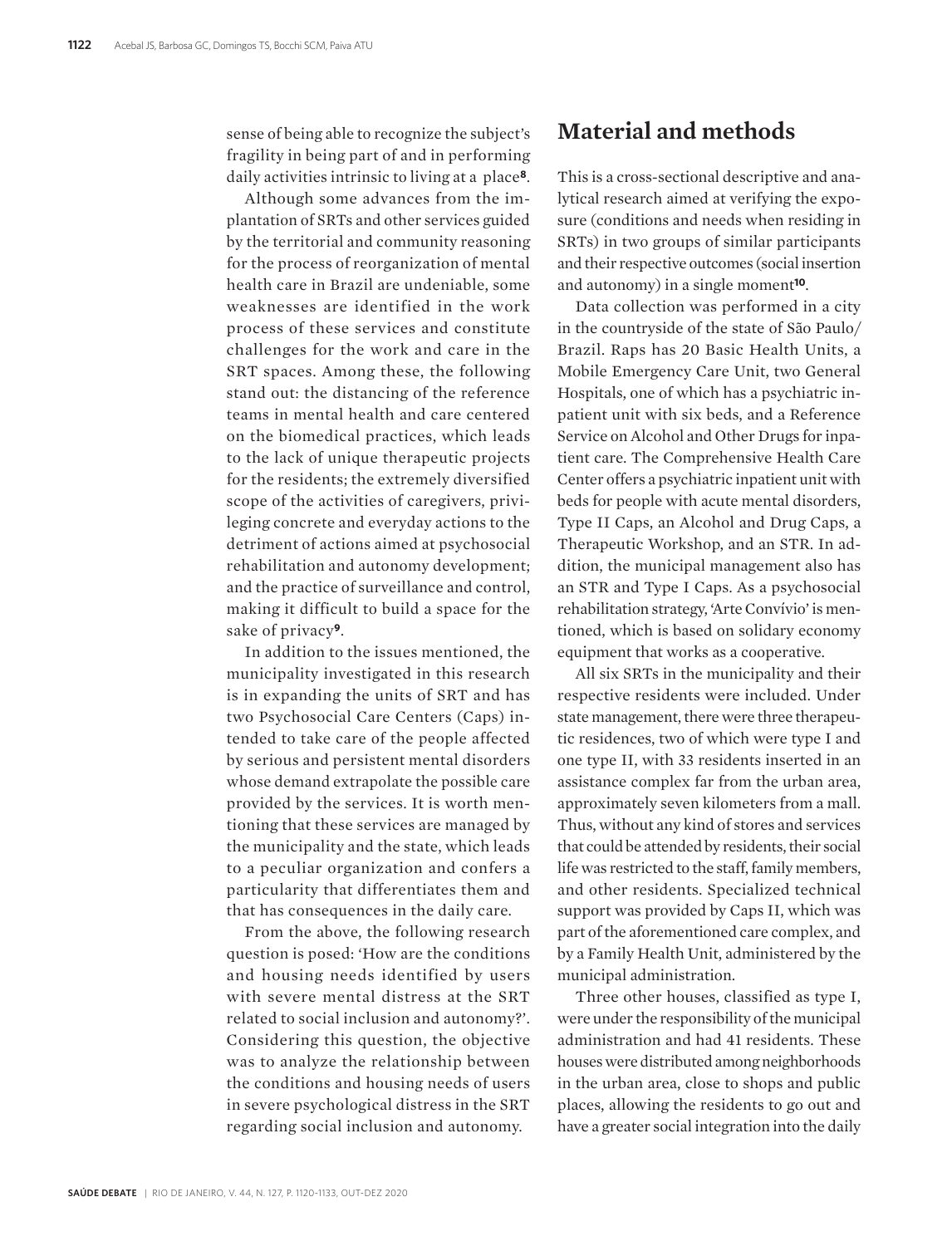lives of people who do not have a severe mental disorder. Expert technical support, in turn, was offered by Caps I and the Basic Health Unit, both administered by the municipality.

In the study, the outcomes of autonomy and social insertion are compared according to the geographic location of the therapeutic residences, which varies from complete social isolation, identified by the acronym SRT1, to the insertion in common neighborhoods in the municipality, which are identified as SRT2.

The sample consisted of all 74 users provided with the respective services, who met the following inclusion criteria: 1) to be a citizen of the city of study; 2) to live in an SRT dwelling; and 3) to show interest in participating in the research. Exclusion criteria were not listed. If a participant with severe cognitive impairment was not able to answer the data collection instrument, the caregiver was requested to respond to the data collection instruments. A piece of the information was accessed through the medical records of the participants who were consulted in the Caps where they were provided with service.

For data collection, the 'Instrument for the Study of Housing Conditions of People with Severe Mental Disorder' was applied. It is a questionnaire designed to investigate two main aspects of the concept of housing for those in severe psychological distress in the context of deinstitutionalization: aspects of material and

social life. It consists of 71 items distributed in 6 blocks: 1) Identification; 2) Aspects of the clinical picture; 3) Socioeconomic; 4) Property features; 5) Social insertion and Autonomy; and 6) Housing and Satisfaction**11**.

Data were analyzed using the Statistical Package for Social Sciences program, version 13.0, involving descriptive (absolute and relative frequencies, trend measures) and analytical statistics, with the chi-square test, considering a 95% confidence interval and p-value <0.05.

The study was approved by the Research Ethics Committee of the School of Medicine of Botucatu, receiving a favorable opinion on June 7, 2018, under No. 2,699,279. The Free and Informed Consent Term was adopted for the participant's legal guardian, and the Free and Informed Consent Term, for the research participant.

#### **Results**

With regard to sociodemographic characteristics, the average age was 65.5 years (34-88 years). There was a predominance of women, white, illiterate, single, unemployed, and living in the SRT for more than two years. *Table 1*  shows the absolute and relative frequencies of the sociodemographic variables.

| Table 1. Characterization of the sociodemographic profile of the research participants. Botucatu (SP), Brasil, 2019. (n=74) |    |       |  |  |
|-----------------------------------------------------------------------------------------------------------------------------|----|-------|--|--|
| Variables                                                                                                                   | n  | %     |  |  |
| Gender                                                                                                                      |    |       |  |  |
| Male                                                                                                                        | 35 | 47.3% |  |  |
| Female                                                                                                                      | 39 | 52.7% |  |  |
| Color                                                                                                                       |    |       |  |  |
| White                                                                                                                       | 42 | 56.8% |  |  |
| Black                                                                                                                       | 17 | 23.0% |  |  |
| Yellow                                                                                                                      | 12 | 16.2% |  |  |
| Brown                                                                                                                       | 3  | 4.1%  |  |  |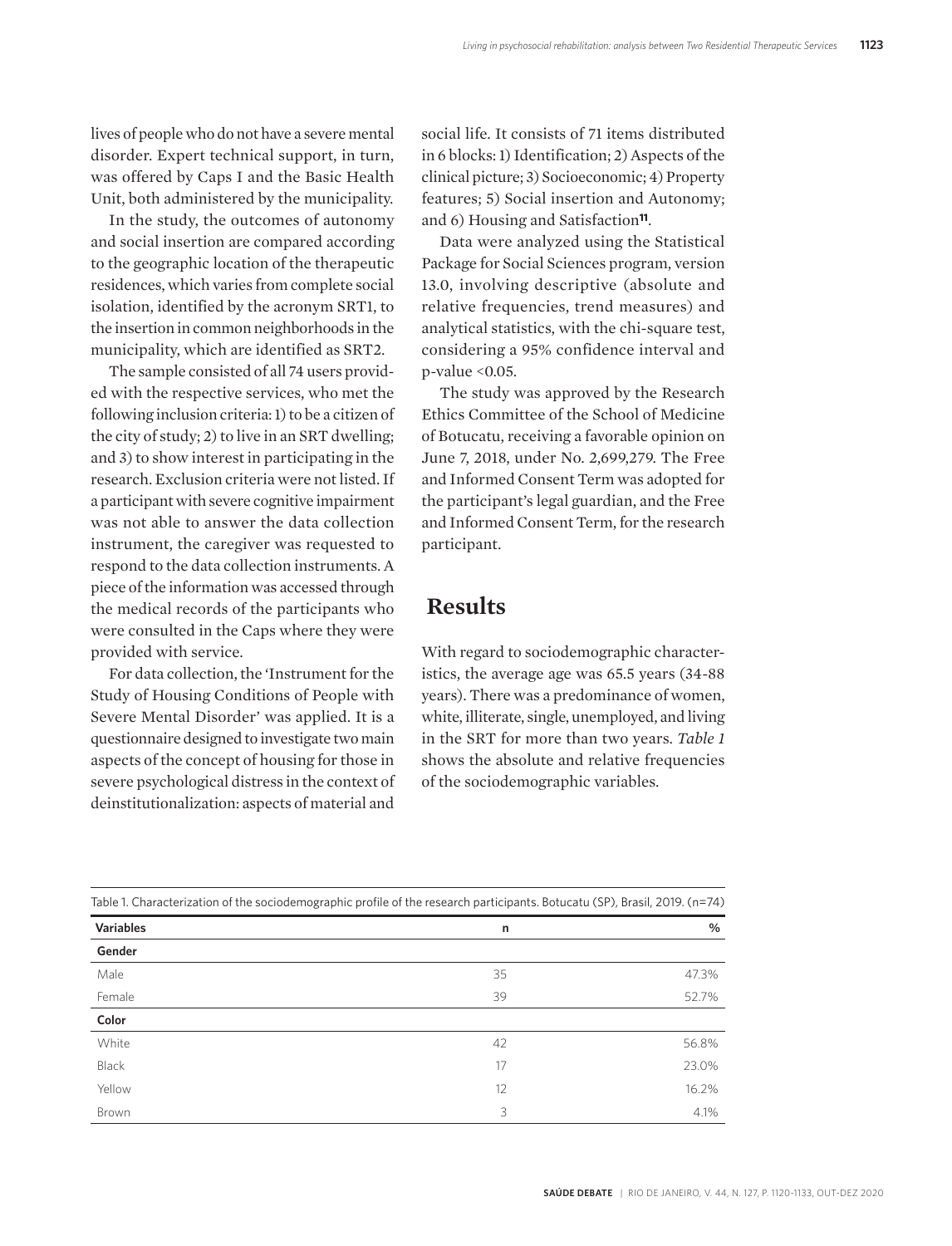| Table 1. (cont.)                    |                |       |
|-------------------------------------|----------------|-------|
| <b>Variables</b>                    | $\mathsf{n}$   | %     |
| Education                           |                |       |
| Literate                            | 23             | 31.1% |
| Illiterate                          | 51             | 68.9% |
| <b>Marital status</b>               |                |       |
| Single                              | 72             | 97.3% |
| Widow/widower                       |                | 1.4%  |
| Divorced                            | 1              | 1.4%  |
| <b>Professional status</b>          |                |       |
| Unemployed                          | 68             | 91.9% |
| Retired                             | $\overline{2}$ | 2.7%  |
| Wage earned with no official record | $\overline{4}$ | 5.4%  |
| Time living in the SRT              |                |       |
| Greater than or equal to 24 months  | 64             | 86.5% |
| Between 12 and 24 months            | 8              | 10.8% |
| Less than 6 months                  | $\overline{2}$ | 2.7%  |

Source: Own elaboration.

As for the financial aspects,  $81.1\%$  (n = 60) received some type of government benefit, such as the Benefício de Prestação Continuada (BPC) and PVC. Part of the amount received by the participants was used to maintain the house and their household expenses. Their access to the rest of the money was intermediated and controlled, making it difficult for the users to have the autonomy to manage their financial resources. Regarding the number of residents per household, an average of 7 users was observed, ranging from 1 to 10, generating an average income of R\$ 713.90 (R\$ 240.80 to R\$ 1.020.80) for the group. Finally, a significant portion,  $67.6\%$  (n = 50), claimed to receive donations or help from third parties.

To describe the clinical profile, a medical diagnosis based on the International Statistical Classification of Diseases and Related Health Problems (ICD-10) was used. There was a higher frequency for the F20-F29 group – Schizophrenia, schizotypal and delusional

disorders, registered for 54.05% (n=40) of the participants. The second most prevalent group was F70-F79 – Intellectual disabilities, for 32.43% (n=24) of the participants. Then comes the F10-F19 group – Mental and behavioral disorders due to psychoactive substance use, with 4.1% of participants (n=3). With the same frequency, there is the diagnosis of other specified mental disorders due to brain injury or dysfunction and physical illness (F06.8). Two participants (2.7%) were diagnosed with histrionic personality disorder (F60.4), one participant, with bipolar affective disorder (F31.2) and another one with organic mental disorder (F09).

The duration of psychiatric treatment averaged 38 years, ranging from 1 to 64 years. During this period, the participants reported the number of hospitalizations ranging from 1 to 16 times, with an average of 2 hospitalizations. All of them reported having been admitted to a psychiatric hospital; 20.3% (n=15) to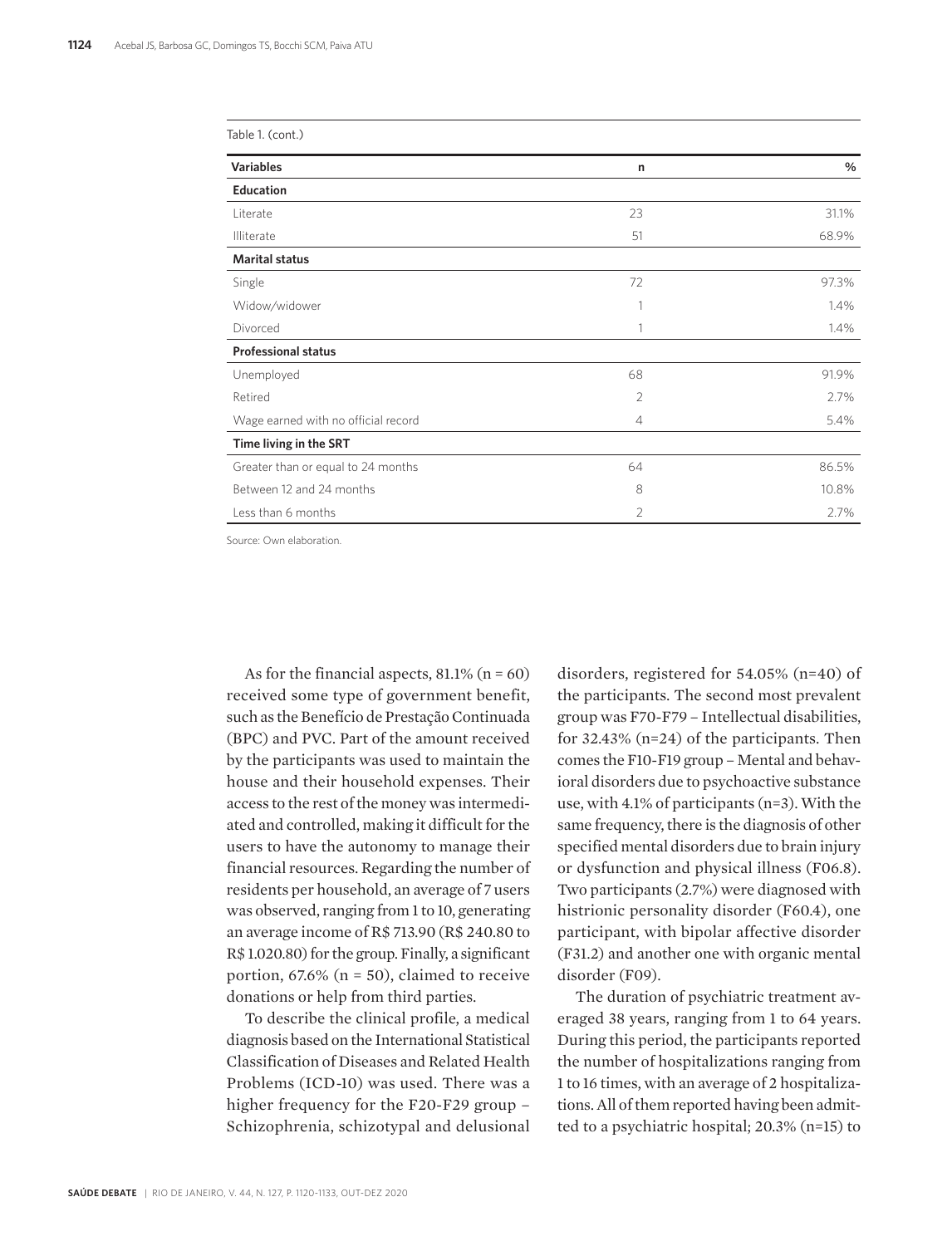Caps III; and 1.4% (n=1), to a private clinic. In contrast, 94.6% (n=70) denied admission to a general hospital. There were no occurrences of hospitalization in the therapeutic community. All users reported treatment with psychotropic drugs and follow-up by a professional or a team at Caps. Of these, 95.9% (n=71) reported being able to perceive that they could count on the help of a Caps provider or team.

The notion of the severity of the mental health problem was reported by 86.5% of the participants (n=64). Most users (79.7%, n=59) stated that their mental health problem has an extremely negative influence on their daily activities. A smaller portion indicated subtle (9.5%, n=7), very subtle (6.8%, n=5) or no influence (4.1%, n=3). Among the most affected activities, the relationship with family members was most frequently mentioned and reported by 86.5% (n=64) of the participants, followed by housing (75.7%, n=56), relationships with other people (71, 6%, n=53), leisure (62.2%, n=46), and, finally, work and studies (23%, n=17). The relationship with a boyfriend/girlfriend was mentioned by a minority, 6.8% (n=5) of the participants.

*Table 2* shows the comparison between the participants of the two SRTs regarding the activities that they perceived to be affected by the severity of the mental disorder. There was no statistical difference in the variables family relationship (p=0.712) and marital status (p=0.651). The SRT1 participants perceived a greater influence in leisure, housing, and relationships with other people, while the SRT2 participants pointed out work and studies, which showed statistically significant differences.

Table 2. Statistical analysis of activities influenced by severe mental disorder. Botucatu (SP), Brazil 2019. (n=74)

|                                | SRT 1 (n=33) |        | SRT 2 (n=41) |        |         |
|--------------------------------|--------------|--------|--------------|--------|---------|
| <b>Variables</b>               | N            | $\%$   | N            | %      | p-valor |
| Occupation                     | 4            | 12.12% | 13           | 31.17% | 0.056   |
| <b>Studies</b>                 | 4            | 12.12% | 13           | 31.71% | 0.056   |
| Leisure                        | 29           | 87.88% | 17           | 41.46% | < 0.001 |
| Housing                        | 30           | 90.91% | 26           | 63.41% | 0.007   |
| Relationship with other people | 31           | 93.94% | 22           | 53.66% | < 0.001 |

Source: Own elaboration.

Still regarding the clinical profile, 71.6% (n = 53) of the participants answered having comorbidity, which was distributed according to affected body systems. Cardiovascular and endocrine systems were more prevalent and were identified in 43.24% (n=32) and 36.48% (n=27) of the population, respectively. The others were respiratory (5.40%, n=4), motor (1.35%, n=1), nervous (6.77%, n=5), immune (4.05%, n=3) and gastrointestinal (6.77%, n=5) systems.

Regarding the legal condition of the house, 62.2% (n=46) reported having the house

provided by the government or the institution, while 37.8% (n=28) live in a rented house, with the cost being divided among the residents. As for the structure, 79.8% (n=59) lived in houses with four or five rooms. All houses fit into the category of an isolated building, and, on average, each participant shared the room with another user; however, this varied between not sharing or sharing with three other roommates.

Regarding places nearby (where they could go on foot), all of them said they lived near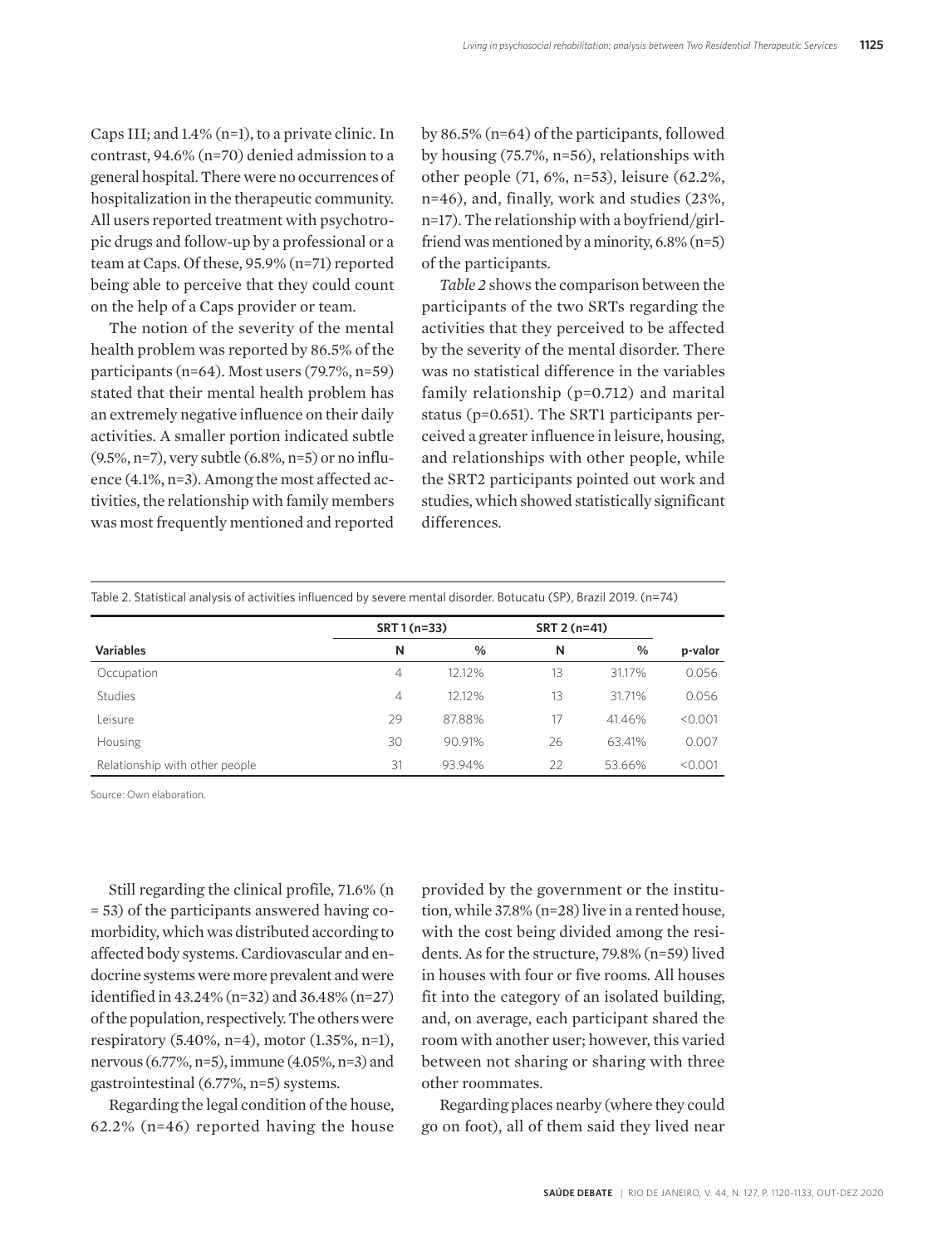some health service (hospital, first-aid stations, Basic Health Unit or Caps). Approximately half of the population (52.7%, n=39) reported being close to an education service (daycare centers or schools); and bank branches, shops in general, bakery, butcher, pharmacy, greengrocer, grocery store, supermarket and bars were mentioned by 55.4% (n=41). Places for entertainment (community centers, clubs, and squares) were less frequently mentioned (37.8%, n=28), as well as places for religious practice (32.4%, n=24). All of them stated that security (police station) or social assistance services – Social Assistance Reference Center (Cras) – were not close to the houses.

*Table 3* shows the comparison between the participants of the two SRTs regarding the social insertion and autonomy of the data collection instrument. In general, SRT2 participants had greater availability of services close to their homes, greater contact with strangers, and greater independence in daily activities. On the other hand, SRT1 participants received more visits.

Table 3. Statistical analysis of the variables of social inclusion and autonomy of participants according to SRT. Botucatu (SP), Brasil, 2019. (n=74)

|                                           | SRT 1 (n=33)   |               | SRT 2 (n=41) |        |         |
|-------------------------------------------|----------------|---------------|--------------|--------|---------|
| <b>Variables</b>                          | N              | $\frac{0}{0}$ | N            | $\%$   | p-valor |
| Services close to the house               |                |               |              |        |         |
| <b>Education</b>                          | 33             | 100%          | 6            | 14.63% | < 0.001 |
| Markets and shops                         | 0              | 0%            | 41           | 100%   | < 0.001 |
| <b>Fntertainment</b>                      | 0              | 0%            | 28           | 68.29% | < 0.001 |
| Religion                                  | $\circ$        | 0%            | 24           | 58.54% | < 0.001 |
| Services close to the house they visit    |                |               |              |        |         |
| Fntertainment                             | $\overline{2}$ | 6.06%         | 11           | 26.83% | 0.030   |
| Markets and shops                         | 7              | 21.21%        | 24           | 58.54% | 0.001   |
| People they talk with outside the house   |                |               |              |        |         |
| Strangers                                 | $\circ$        | 0%            | 12           | 29.27% | < 0.001 |
| People who visit them at the house        |                |               |              |        |         |
| Family                                    | 7              | 21.21%        | 2            | 4.88%  | 0.032   |
| Neighbors                                 | 11             | 33.33%        | $\Omega$     | 0.0%   | < 0.001 |
| People from the shelter                   | 8              | 24.24%        | 1            | 2.44%  | 0.009   |
| Nobody                                    | 16             | 48.48%        | 38           | 92.68% | < 0.001 |
| Activities they do alone and without help |                |               |              |        |         |
| Personal Hygiene                          | 16             | 48.48%        | 30           | 73.17% | 0.029   |
| Going to places of interest in the city   | 0              | 0.0%          | 13           | 31.71% | < 0.001 |
| Taking medication                         | 0              | 0.0%          | 8            | 19.51% | 0.007   |

Source: Own elaboration.

Of the services that are close to the house, there was no statistical difference between the SRTs analyzed for the variables security and social assistance services. The same analysis occurred regarding the places that the participants attended: all of them said they went to health services (p=1.000); none of the participants in both SRTs attended security,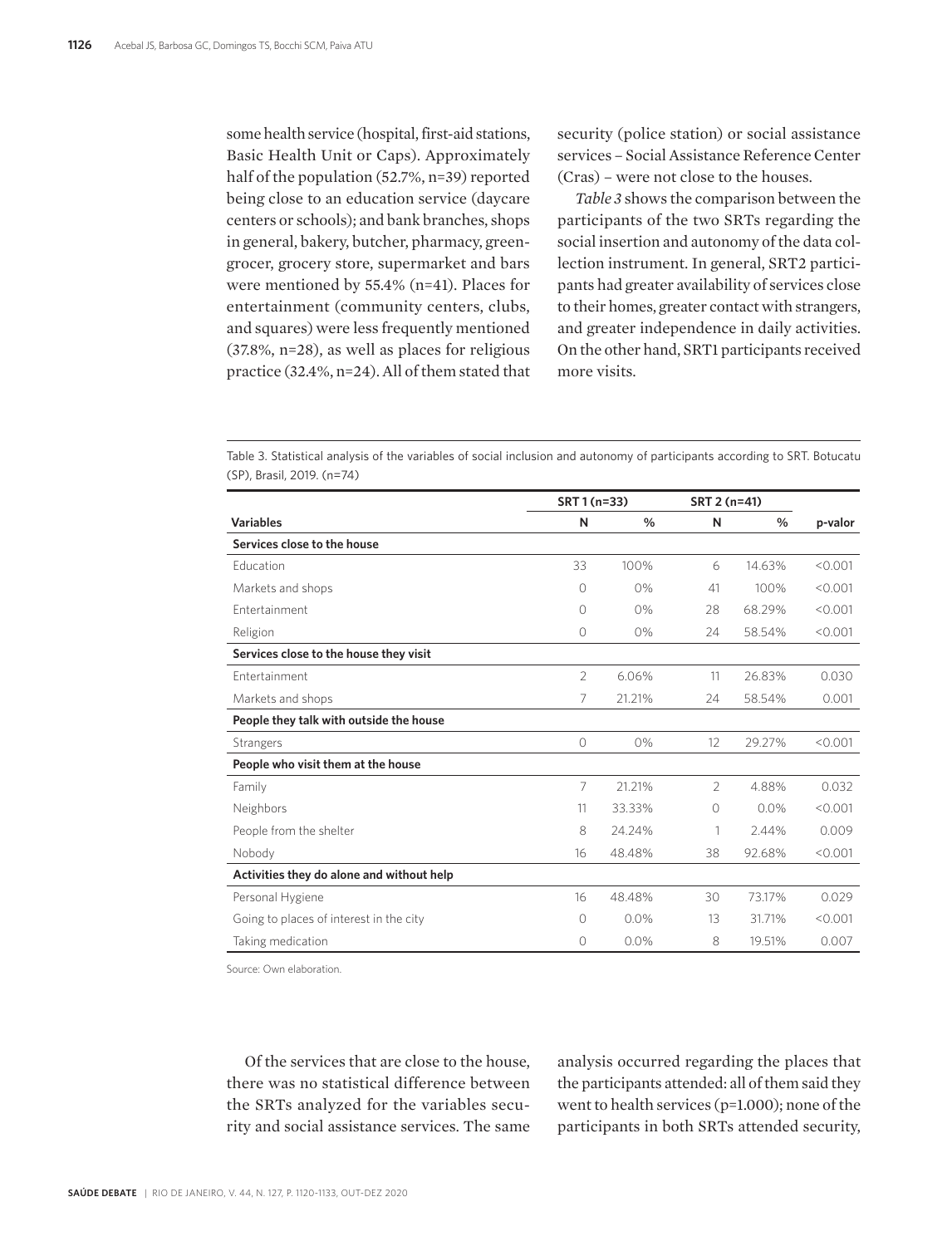education services, or places for religious practice (p=1.000); two of each SRT attended Cras  $(p=1.000)$ .

Despite the place of residence, the participants talk to neighbors, other users, or professionals of the Caps or SRT, with co-workers or traders. They did not mention people from the same religious background or lovers. For both situations, there was no statistical difference, with p-values  $> 0.05$ .

There was also no statistical difference for the question 'when you have a problem and need help, who do you look for?': Family members (p=0.195); users of other health services (p=1.000); church staff (p=1.000); city hall staff (p=1.000); Caps users (p=1.000); neighbors (p=0.084); shelter staff (p=0.499); co-workers (p=1.000); nobody (p=0.249).

The participants did not report having received visits from users of other health services, church staff, city hall staff, Caps users, or co-workers. All of them reported

having received visits from health professionals from some basic or strategic psychosocial care service. For both cases, there were no statistical differences (p> 0.05).

Regarding the activities that the participants were able to do alone, 4.88% (n=2) reported being able to go to the bank to receive their money, and 9.76% (n=4) reported making purchases and payments, all of which were residents of SRT2 (n=41) – with no statistical difference between the SRTs, with p-values equal to p=0.124 and p=0.449, respectively.

Finally, the degree of satisfaction of the participants in relation to the SRT in which they resided was verified. The SRT2 participants were more satisfied since the overall score was  $33 (SD \pm 31 - 43)$  for the SRT1 participants and 36  $(SD \pm 31-51)$  for those in SRT2. The analysis of this variable showed a statistically significant difference with a p-value of 0.039. *Graph 1*  details each of the factors analyzed.



Graph 1. Participants' satisfaction regarding the SRTs. Botucatu (SP). Brazil, 2019. (n=74)

Source: Own elaboration.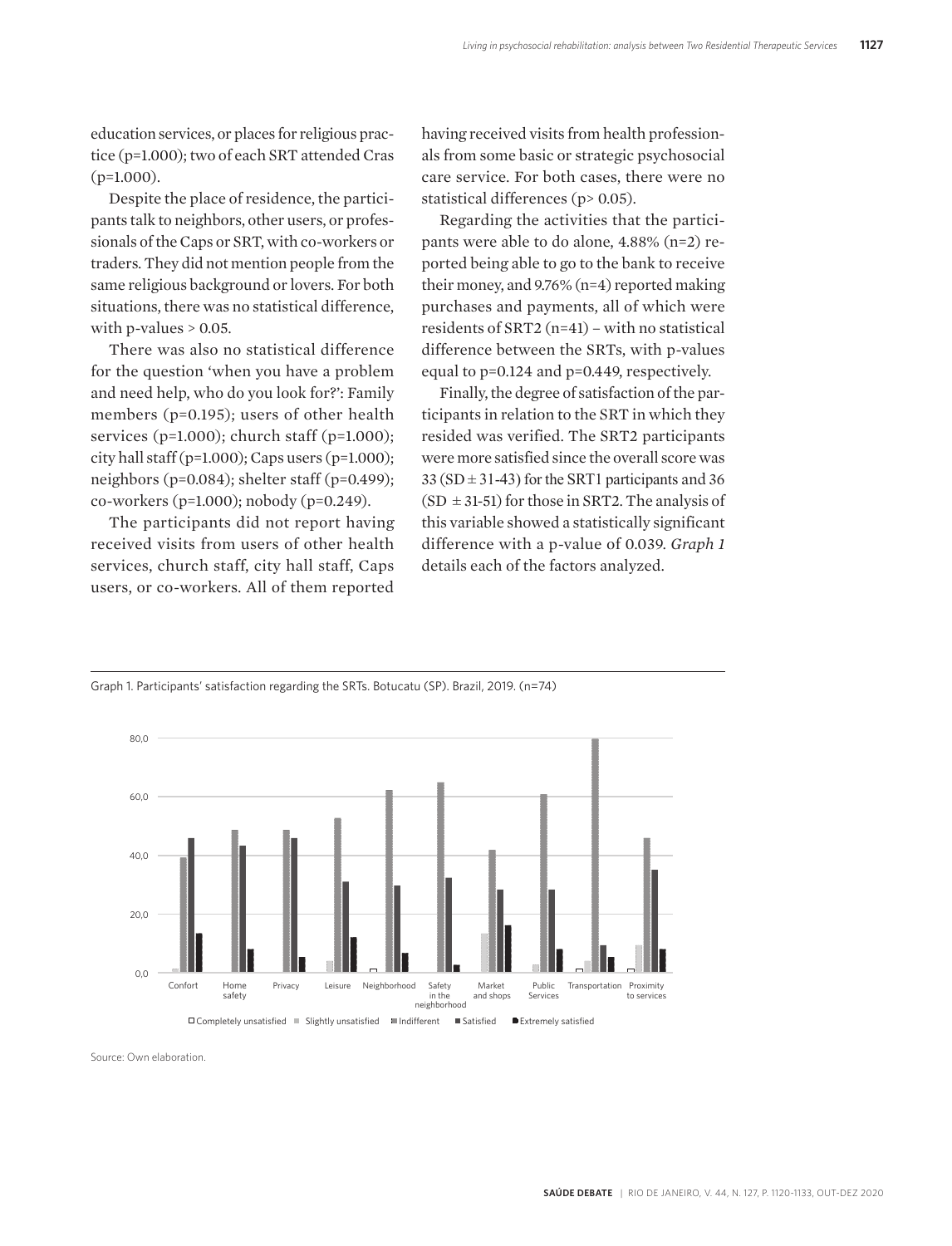#### **Discussion**

The profile of the residents of the surveyed SRTs shows an age group that characterizes an elderly population, with a slight predominance of women, illiterate and without partners. Regarding gender, in a similar population in a study in Brazil, there was a predominance of males, differing from the findings of this research**12-15**. The age range of the population investigated in this study was greater than the one found in the profile of SRT residents in other regions of Brazil**12-15**, in general, with a difference of ten years. The following characteristics are similar: marital status and lack of literacy**12-14**.

Almost half of the sample corresponded to people who received a psychiatric diagnosis of schizophrenia, followed by intellectual disabilities. This characteristic can also be verified in other studies in which primary psychotic disorder was prevalent (76.8%)**13,16-17** and corresponds to an inheritance of the asylum model. In a similar population, the occurrence of psychiatric diagnoses also focused on schizophrenia and intellectual disabilities**14**, but the latter was found more in this research.

Still regarding the psychodiagnosis, there was a number of institutionalized users in psychiatric hospitals that need to be better understood (35.8%); this population has been described with unspecified organic psychoses or unspecified schizophrenias or other schizophrenias**16**. In contrast, the results of this research showed an occurrence of 12.16% (n=9) of unspecified psychodiagnosis; however, this percentage was higher than the one found in an investigation with SRT residents in northeastern Brazil**14**.

It is worth noting that 40.54% of the population (n=30) were admitted only once to a psychiatric hospital, remaining institutionalized after that, under drug treatment and asylum practice. This situation corroborates the results of other studies**15-17** and refers to the discussion of the centrality of the asylum model in the care of the user with a severe mental disorder, associated with the fragility of operationalizing community-based and territorial care, with sufficient substitute services in Raps – characteristics of the Brazilian asylum model that has been gradually deconstructed with the Psychiatric Reform**18**.

Another side of the asylum model observed in this population was the impact on daily activities, especially family relationships. This starts even in the psychiatric hospitalization of people with severe mental disorders, since a significant percentage (74.4%, n=55) indicated that they did not receive visits**16** – and this lasts throughout their stay in the asylum apparatus, as reflected by residents of an SRT of the São Paulo metropolitan region**19**. It is worth noting that a small number of participants (12.16%, n=9) reported having received visits from family members at the SRT, which differs from another survey that registered just over half of the investigated sample**14**.

The asylum model produced the exclusion of madness from social life, so the patients were isolated from the city, family, leisure, work, culture, and the right to social participation, leading to the loss of the citizenship status**20**. This issue has harmed and harms emotional relationships and social exchanges, which are extremely important for psychosocial rehabilitation.

The results of this research allowed us to observe that the residents of SRT2 have a greater perception of the impacts attributed to severe mental disorders in their daily activities. From this perspective, it can be inferred that the departure from the asylum apparatus with consequent re-establishment in the territory, through the SRTs, allows the person with severe mental disorder to develop the perception of psychosocial losses resulting from the asylum model.

This characteristic supports an uncompromising defense about the insertion of SRTs in the central spaces of the city. Curiously, in relation to this positioning, the results found among residents of SRT1 and SRT2 pointed to different characteristics: although the geographic location of SRT2 is favorable for the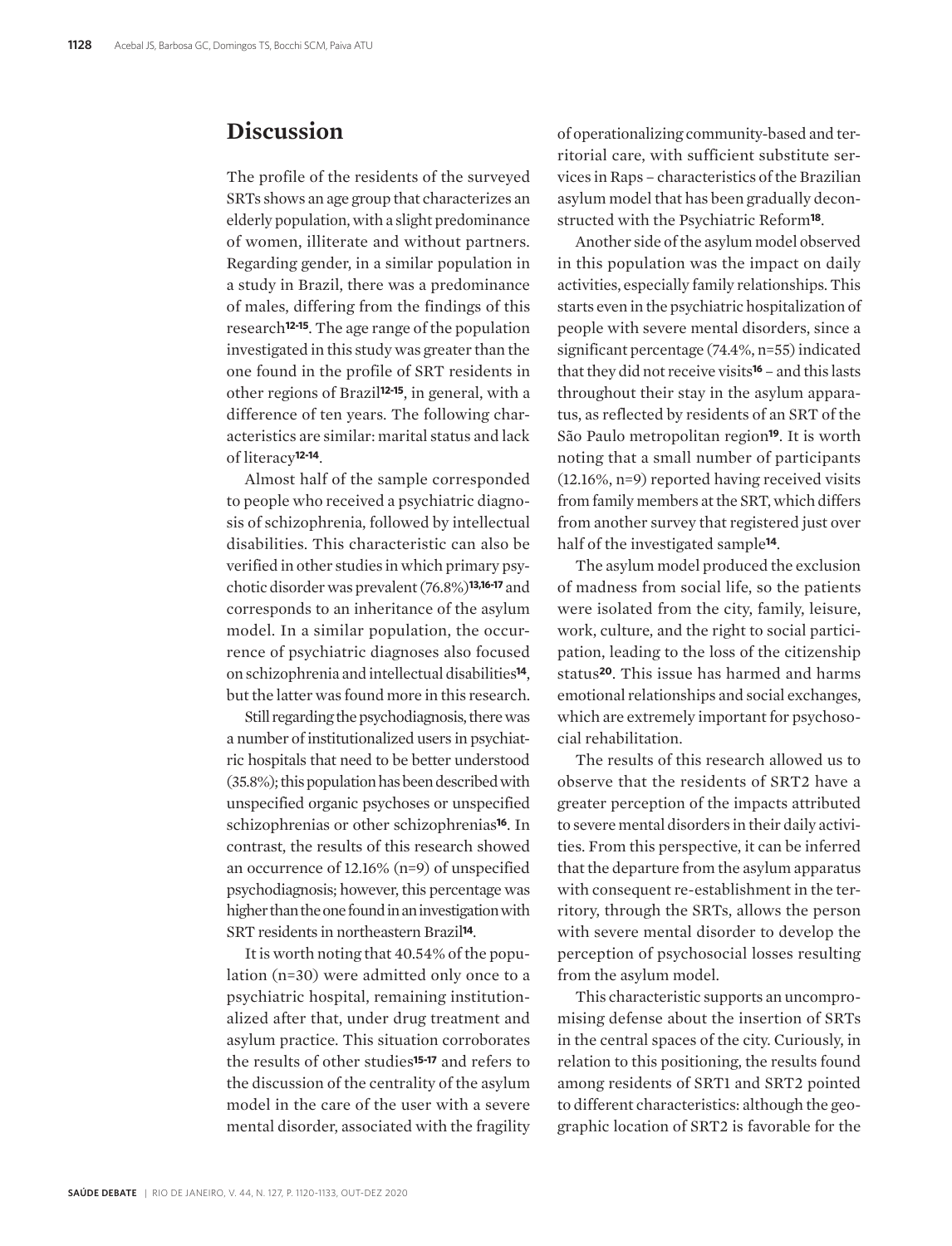insertion and autonomy because it is close to several community services, in the SRT1, the residents receive more visitors. It is important to note that both differences showed statistical significance.

Social reintegration must consider possible reconstruction, within the limits of each subject. The conquest of the spaces of the territory is fundamental in the construction of the reintegration scenario and can be a space for experiments offered by the encounter between madness and the city**21**, advancing in the socio-cultural dimension of Psychiatric Reform, as it mobilizes the social ideal in order to resolve the stigma and prejudice surrounding madness**<sup>1</sup>** .

Regarding the social insertion of the residents of the SRT in this study, the centrality of this device in health services was observed. Concretely, the exclusive relationship between SRT and the health care network became evident when all of them reported having attended health services and, at the same time, not attending education, security, or religious services. Therefore, there is an extremely restricted social occupation centered on health services. When observing the profile of the participants, the need to constitute work in the SRT based on intersectoral equipment is pointed out.

Leaving the psychiatric institution and arriving at the SRT does not guarantee that people with a severe mental disorder have a real change in the asylum lifestyle, and they can reproduce the institutionalized daily life in the house, locking themselves in their rooms, refusing to participate in house chores and remaining in a situation of profound passivity waiting for care and protection to which they were once subjected**8**.

As a result, the perpetuation and renewal of the asylum mode in community care practices are verified, producing a great difficulty in turning SRTs into homes, since these residents are subject to multiple rules and hardly have spaces for privacy, where there is nobody listening or staring, with constant presence and control of workers and housemates**6**.

SRTs have the characteristic of standardizing

the arrangement of furniture and objects, mainly due to the concern of caregivers in maintaining order in the place, making it difficult to listen to and accept demands that are not part of the routine. It is evident that there are rules and moral values that guide residents in the way they act or behave with each other. The housing space requires plasticity to the intentions of its residents and flexibility in supporting. It is a diversification not restricted to the simple expansion of the predefined types that will impose the construction of external ideas on the subjects and their specific needs**6**.

It was observed that  $81.1\%$  (n = 60) received some kind of benefit from the government, a context that indicates the importance of PVC**<sup>4</sup>** for SRT users, since all participants in the research use all the amount received to maintain the housing, promoting conditions of survival and a greater possibility of social insertion. For this reason, we defend the maintenance of the guarantee of constituted rights for people with severe mental disorders, represented by the political-legal dimension of Psychiatric Reform**1**, which has been intensely discussed in view of the threats and setbacks suffered since the end of 2015**22**.

In addition to the institutional guarantee of obtaining the financial benefit, there is the autonomy of the people with severe psychological distress to manage their own resource or part of it. This right represented an important element for the sociability of the residents of SRT in the research that observed that shops and markets were the most visited by the population studied**19**. An inverse situation was observed in this investigation, in which excessive control over the access to the benefit amount was identified, as well as an important question regarding the destination given to the assistance received by the residents. Associated with this situation, the geographical distance from the shopping center observed in the SRT1 group of residents represents another element that weakens the development of autonomy of the participants in this study.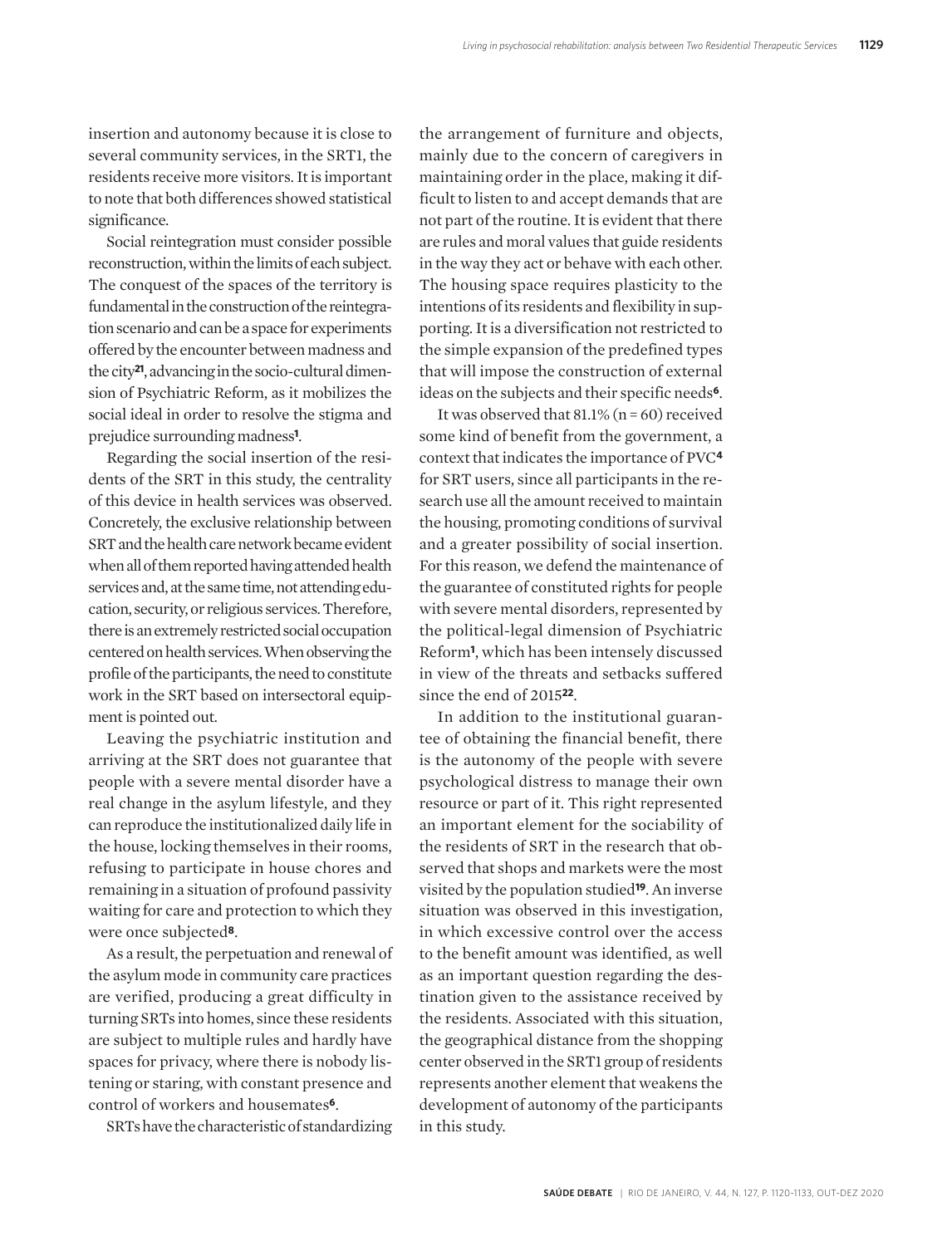The initial step in the recovery of people with severe mental disorders, through housing, must permeate work and education, without excessive protection of caregivers in all areas of life. A great difficulty is the impossibility of having a formal job because they receive a benefit, an issue that does not take away the dreams and expectations of a profession, and directly impacts one of the pillars of psychosocial rehabilitation that corresponds to work with social value**8**.

Economy strategies and solidarity cooperatives, equipment for Raps's**2** psychosocial rehabilitation, are possible solutions for this issue. The municipality of this research has a cooperative and therapeutic workshop aimed at people with severe mental disorders, but with minimal relation with the residents of SRT1. In these spaces, several workshops focused on work and therapy are offered; thus, in addition to allowing work with a social function, participation in these services brings the potential of social and affective exchanges, triggering processes of subjectivation**7**.

The fragility in the articulation can be understood in several situations: in the services of the Raps among themselves, in the SRT, and the intersectoral aspect; as well as the SRT with the various services of markets and shops, leisure, and culture. The isolation of SRT and its disarticulation make us think of another way of perpetuating the institutionalization of the lives of residents, which, at the same time, atrophies the production of subjectivities and life projects that are built up as the urban space is occupied**19**.

As an assessment of the SRT in this study, users' satisfaction is related to characteristics such as comfort, safety, privacy, leisure, neighborhood, security of shops, public services, transport, and proximity. There was a predominance of indifference and satisfaction, a result that differs from other studies that showed high satisfaction of residents regarding some dimensions of the SRT, including physical conditions and comfort**17,23**. It was also identified that the satisfaction of SRT2

participants is higher when compared to SRT1, a difference with statistical significance. These findings allow us to discuss the importance of being inserted and living in the territory as a fundamental aspect to involve the person with a severe mental disorder in the sense of living**8**.

'Being at home' represents the right to come and go, and a space for the expression of subjectivities, socialization, allowing for the potential of life and freedom**24**. Going out whenever you want or if you want to clean a garden, buy goods, discovering or rediscovering ways to have relations with other people, developing a job, whether paid or not, making friends, discovering rights, and finding a date, having the possibility of expressing faith. These will help someone in psychological distress to recover their citizenship. The care in the SRT is characterized by moving from the internal world towards the external: to the street, to life**8,25**.

The conduction of this study contributes to the discussion about the importance of the SRTs necessarily operating in the intersectoral logic, as an exercise for the development of the three pillars of psychosocial rehabilitation, causing the de-characterization of these services as points of health care in order to objectify the deconstruction of practices that perpetuate the asylum model. In this direction, possibilities of action are pointed out for workers who work in these services, considering them as objects that are aligned with the objectives of psychosocial rehabilitation, which necessarily implies acts that go beyond technical and specialized activities focused on health services.

The sample size and the study scenario represent the limits of this research and can weaken possible generalizations of the results found.

#### **Final considerations**

The results of this investigation allow us to observe that the SRT of the studied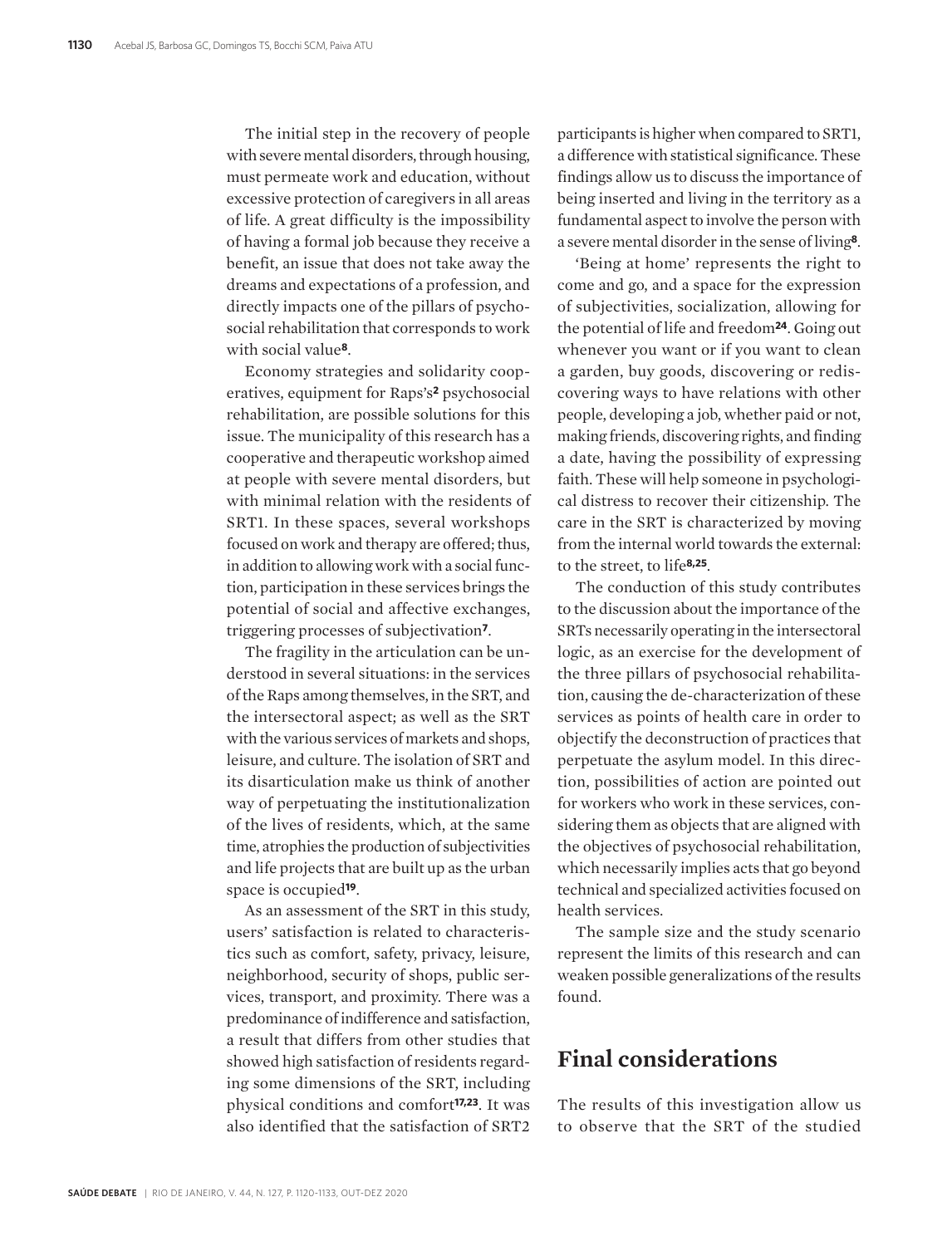municipality are centralized and are characterized exclusively as health equipment. This characteristic makes it difficult to operationalize the objective of therapeutic residency as a means to rescue the dimension of living proper to psychosocial rehabilitation. Consequently, the assessment that people with severe mental disorders make about housing needs and conditions shows a weak implication, as well as the indifference to aspects of social insertion through living.

### **Collaborators**

Acebal JS (0000-0001-5438-6605)\* contributed to the conception and planning, to the preparation of the draft, and to the approval of the final version of the manuscript. Barbosa GC (0000-0002-7433-8237)\* contributed to the critical review of the content and approval of the final version of the manuscript. Domingos TS (0000-0002-1421-7468)\* contributed to the analysis and interpretation of the data, to the preparation of the draft, and to the approval of the final version of the manuscript. Bocchi SCM (0000-0002-2188- 009X)\* contributed to the critical review of the content and the approval of the final version of the manuscript. Paiva ATU (0000-0002- 8457-628X)\* contributed to the conception and planning, and to the approval of the final version of the manuscript.  $\blacksquare$ 

<sup>\*</sup>Orcid (Open Researcher and Contributor ID).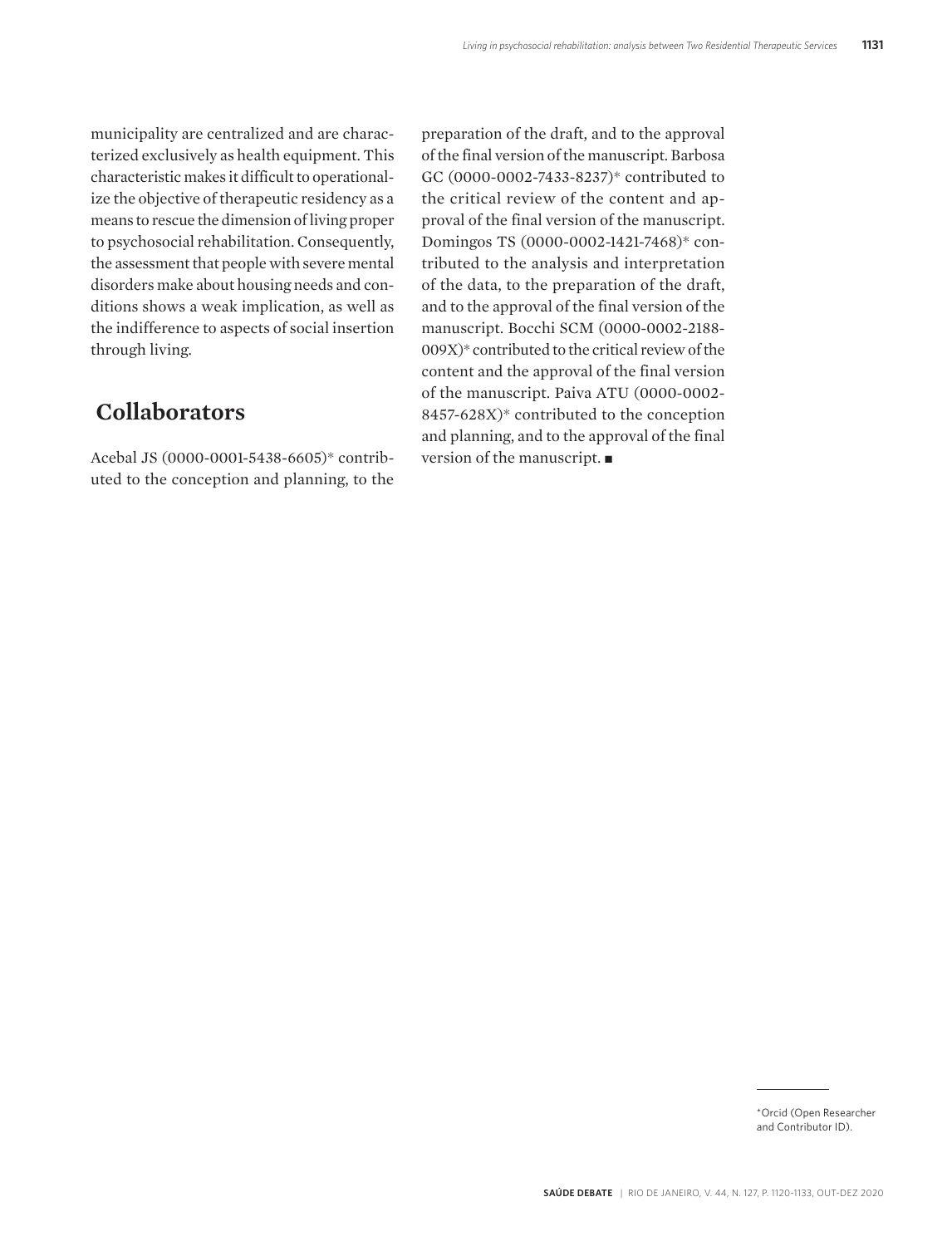#### **References**

- 1. Amarante P. Saúde Mental e Atenção Psicossocial. 3. ed. Rio de Janeiro: Fiocruz; 2007.
- 2. Brasil. Ministério da Saúde. Portaria nº 3.588, de 21 de dezembro de 2017. Institui sobre a Rede de Atenção Psicossocial, e dá outras providências no âmbito do Sistema Único de Saúde (SUS). Diário Oficial da União [internet]. 21 Dez 2017. [acesso em 2021 jan 25]. https://bvsms.saude.gov.br/bvs/saudelegis/ gm/2017/prt3588\_22\_12\_2017.html.
- 3. Brasil. Ministério da Saúde, Secretaria de Atenção à Saúde, Departamento de Ações Programáticas Estratégicas. Residências terapêuticas: o que são, para que servem. Brasília, DF: Ministério da Saúde; 2004.
- 4. Brasil. Ministério da Saúde, Secretaria de Atenção à Saúde, Departamento de Ações Programáticas Estratégicas. Programa de Volta pra Casa: liberdade e cidadania para quem precisa de cuidados em saúde mental. Brasília, DF: Ministério da Saúde; 2003.
- 5. Brasil. Ministério da Saúde. Portaria nº 3.090, de 23 de dezembro de 2011. Dispõe, no âmbito da Rede de Atenção Psicossocial, sobre o repasse de recursos de incentivo de custeio e custeio mensal para implantação e/ou implementação e funcionamento dos Serviços Residenciais Terapêuticos (SRT). Diário Oficial da União [internet]. 23 Dez 2011. [acesso em 2021 jan 25]. Disponível em: http://bvsms.saude.gov.br/bvs/ saudelegis/gm/2011/prt3090\_23\_12\_2011\_rep.html.
- 6. Furtado JP, Tugny A, Baltazar AP, et al. Modos de morar de pessoas com transtorno mental grave no Brasil: Uma avaliação interdisciplinar. Ciênc. Saúde Colet. [internet]. 2013 [acesso em 2019 ago 15]; 18(12):3683–93. Disponível em: http:// www.scielo.br/scielo.php?script=sci\_arttext&pid =S1413-81232013001200024.
- 7. Saraceno B. Libertando identidades. Da reabilitação psicossocial à cidadania possível. 2. ed. Rio de Janeiro: TeCorá; 2001.
- 8. Kantorski LP, Cortes JM, Guedes AC, et al. O cotidiano e o viver no Serviço Residencial Terapêutico. Rev Eletr Enf [internet]. 2014 [acesso em 2018 out 10]; 16(4):759-68. Disponível em: https://www.fen. ufg.br/revista/v16/n4/pdf/v16n4a08.pdf.
- 9. Furtado JP, Nakamura E. Inserção social e habitação de pessoas com sofrimento mental grave: um estudo avaliativo. São Paulo: Unifesp; 2014.
- 10. Sampieri RH, Collado CF, Lucio MPB. Metodologia de pesquisa. 5. ed. Porto Alegre: Penso; 2013.
- 11. Furtado JP, Moreira MIB, Nozabielle S, et al. Desenvolvimento de questionário dirigido às condições de moradia de usuários de CAPS. Saúde debate [internet]. 2013 [acesso em 2018 abr 5]; 37(96):62-75. Disponível em: http://www.scielo.br/pdf/sdeb/v37n96/08.pdf.
- 12. Alves C, Coutinho I, Reis T, et al. Perfil dos pacientes de três residências terapêuticas de um hospital psiquiátrico municipalizado do estado do Rio de Janeiro. Rev Pesq. [internet]. 2010 [acesso em 2019 out 5]; 2(supl):149-152. Disponível em: http://www.seer. unirio.br/index.php/cuidadofundamental/article/ view/848/pdf\_105.
- 13. Lago EL, Machado RS, Vieira TS, et al. Perfil de moradores de serviços residenciais terapêuticos. Rev Enferm UFPI [internet]. 2014 [acesso em 2019 ago 25]; 3(1):10-7. Disponível em: https://revistas.ufpi. br/index.php/reufpi/article/view/1113/pdf.
- 14. França VV, Alves MP, Silva ALMA, et al. Quem são os moradores de residências terapêuticas? Perfil de usuários portadores de transtornos mentais desinstitucionalizados. Saúde debate [internet]. 2017 [acesso em 2019 out 5]; 41(114):872-84. Disponível em: http://www.scielo.br/scielo.php?pid=S0103- -11042017000300872&script=sci\_abstract&tlng=pt.
- 15. Soares LML, Silva PRF. Serviços Residenciais Terapêuticos na cidade do Rio de Janeiro: uma análise da estrutura e do processo de cuidado. Saúde debate [in-